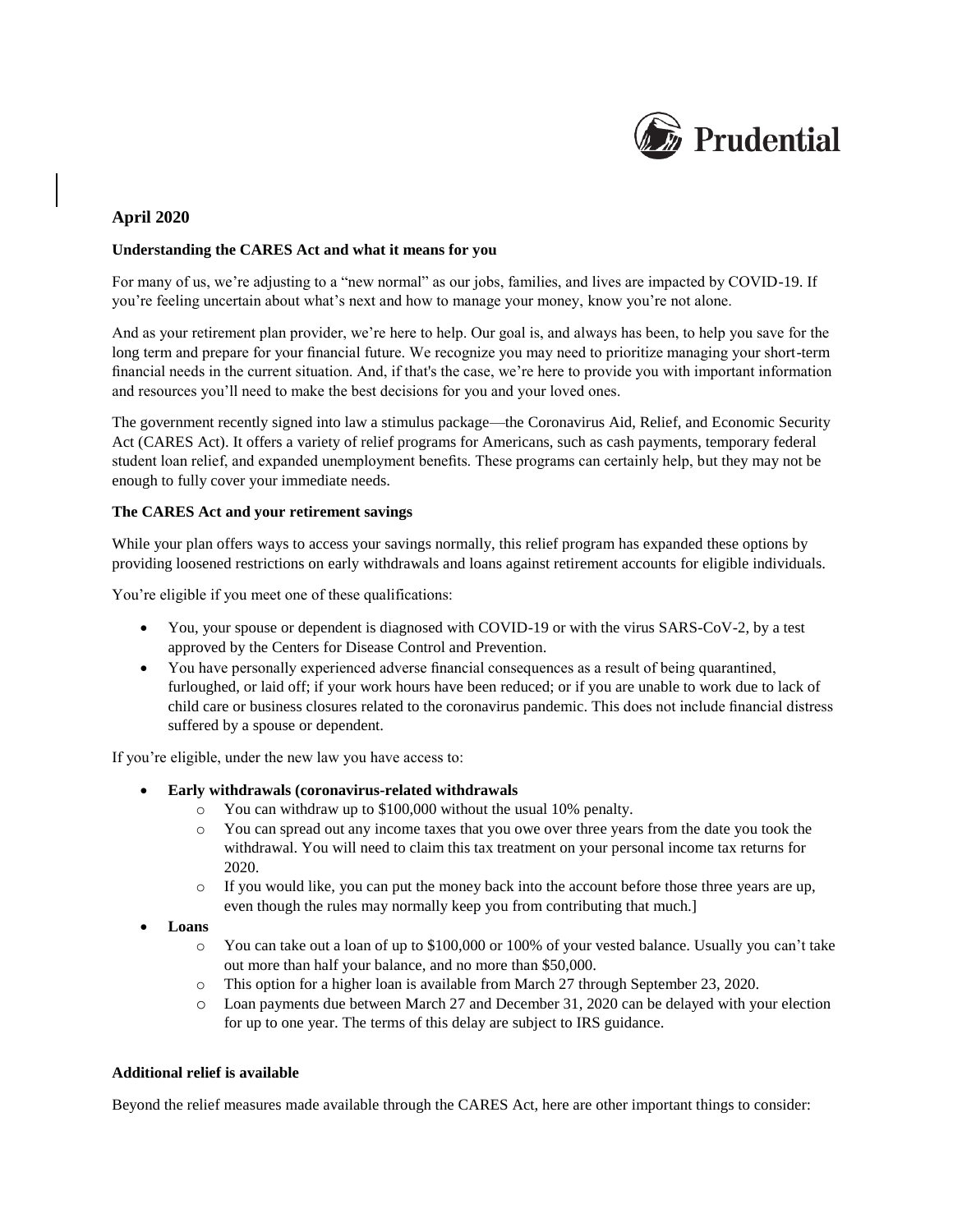## • **Prudential is waiving all fees on loans and withdrawals**

Until further notice, all Prudential fees on loan applications and on withdrawals will be waived, including express mail fees.

## • **Required Minimum Distributions**

For those who turned 70½ in or before 2019, you may normally be subject to taking a Required Minimum Distribution (RMD) from your account. Prudential has discontinued automatic 2020 RMD payments not already made, and they're no longer required for the remainder of the 2020 calendar year. If you would still like to take your 2020 RMD, let us know and we'll process it for you.

### **Some things to think about before accessing your retirement savings**

We understand it's difficult to maintain a long-term focus right now, when it feels like things are changing daily. But we encourage you to keep your retirement savings goals on track, as much as possible, so you can build a stronger financial future. Here are some things to consider:

- **The money you take out from your retirement savings loses its potential to grow for you.** It can put a permanent dent in your plan balance, as compounding is one of the most powerful tools to boost retirement savings.
- **Withdrawing savings during a down market may limit your ability to recover your losses.** If your retirement investments have experienced losses as a result of the recent market downturn, selling them now will "lock in" your losses.
- You may need to pay tax on the money you withdraw. If you're qualified, CARES Act forgives penalties on withdrawals, but you'll still owe ordinary income taxes if it's not paid back within three years.
- Loans will need to be repaid. If you're qualified to take your money as a loan, you'll need to pay back the funds with after-tax dollars. You'll also need to keep in mind your plan sponsor's approach to loans, such as requirements around payments or interest.

## **Next steps**

• **Set up some one-on-one time with a retirement counselor and take action online**

Questions? We're here for you. Schedule a virtual session with a Prudential Retirement Counselor, and visit our site to learn more about the CARES Act, market volatility, and how to manage retirement accounts quickly online: [www.prudential.com/COVID19.](http://www.prudential.com/COVID19)

• **Give us a call**

If you'd like to talk to a representative or have any other questions on these relief programs, give us a call at 1-877-PRU-2100, Monday–Friday, 8 a.m.– 9 p.m. ET. Please mention CARES Act when prompted.

**This material is intended to provide information only. This material is not intended as advice or recommendation about investing or managing your retirement savings. By sharing this information, Prudential Retirement® is not acting as your fiduciary as defined by the Department of Labor or otherwise. If you need investment advice, please consult with a qualified professional.** 

Retirement products and services are provided by Prudential Retirement Insurance and Annuity Company (PRIAC), Hartford, CT, or its affiliates. PRIAC is a Prudential Financial company.

This information has been provided for your benefit and is not intended or designed to be tax advice. Neither Prudential Financial nor any of its affiliates provide tax or legal advice for which you should consult your qualified professional.

Any outstanding loan balance not paid back at termination becomes taxable in the year of default. Under the Tax Cuts and Jobs Act, for defaults related to termination of employment after 2017, the individual has until the due date of that year's return (including extensions) to roll over this amount to an IRA or qualified employer plan.